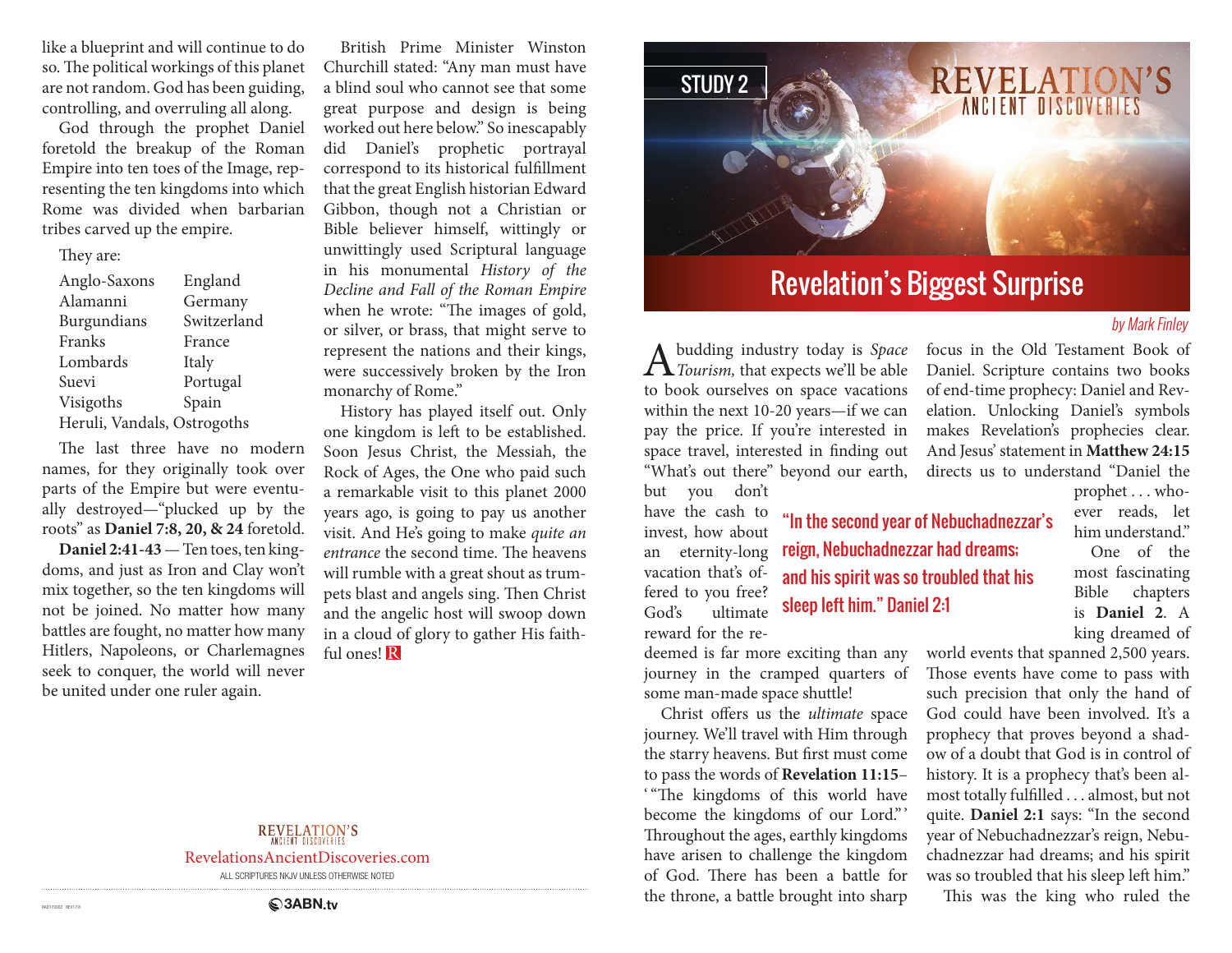great Babylonian Empire 500 years before Christ, the king who built the luxurious Hanging Gardens—one of the Seven Wonders of the World. Nebuchadnezzar had a dream which seemed of great significance, but when

KINGDOMS (Daniel 2)

GOLD

SILVER

**BRASS** 

IRON

IRON & CLAY

STONE

BABYLON

**MEDO-PERSIA** 

**GREECE** 

ROME

DIVIDED KINGDOMS

CHRIST'S KINGDOM

he awoke, he could not remember what he had dreamt. So he called his wise men who claimed to see into the future—and asked them to tell what he had dreamt. When they admitted that they could not, Nebuchadnezzar condemned them to death.

Now young Daniel, though a prisoner of war in Babylon, was counted among the "wise men" for his gifted intelligence and understanding. When the king's captain came to execute Daniel, he asked for time to pray for God to reveal the dream—and God

did! Then Daniel, taking no credit to himself, went before Nebuchadnezzar and told the king that no mortal man could reveal the dream. "But *there is a God in heaven* who reveals secrets, and He has made known . . . what will be *in the latter days*." **Daniel 2:28**. The king's dream focused on end-times, the *close*  of earth's history. The dream starts with Nebuchadnezzar and marches through history to the current day.

So Daniel told the king what he had



without hands, which struck the image on its feet of iron and clay, and broke them in pieces. Then the iron, the clay, the bronze, the silver, and the gold were crushed together, and became like chaff from the summer threshing floors; the wind carried them away so that no trace of them was found. And the stone that struck the image became a great mountain and filled the whole earth." **Daniel 2:31-35**. The state of iron and clay, and a form, depicted in Why is it important that you know<br>Then the iron, the clay, "belly and thighs of about the dream of an ancient king'<br>Then the iron, the clay, "belly and thighs of a part o

The King was excited! "Yes, that's it! That's it!" he cried. "That's *exactly* what I saw! But Daniel, what does it mean?" What could this mean not only to Nebuchadnezzar but to

you and me? Daniel continued: "You, O King, . . . are this head of **GOLD**." **Daniel 2:37-38**. The *Babylonian Empire* of Nebuchadnezzar (which made more lavish use of *gold* than any kingdom since) was secure as the dominant world power from 605 B.C. to 539 B.C., but he was to be overthrown by a kingdom represented in **Daniel 2:32** as "the chest and arms of **SILVER**." Just a few pages ahead in your Bible, **Daniel 5:28**, the next world ruling power is

named: the joint empire of *the Medes and the Persians*. Again, a fitting symbol: the two arms joined at the chest to show two kingdoms—Medes and Persians. They ruled the world for two centuries, from 539 B.C. to 331 B.C., but they too were overthrown by a third kingdom.

This third kingdom, depicted in verse 32 as the "belly and thighs of **BRONZE**," was the

*Greek Empire* of Alexander the Great. And what did Alexander's men wear into battle? Bronze—bronze breastplates, bronze helmets, bronze shields, bronze swords. Once again, God chose a fitting symbol to describe the kingdom that would rule the world from 331 B.C. to 169 B.C.

But history doesn't end with this third kingdom. Greece did not rule the world forever, for there was a fourth metal after the gold of Babylon, the silver of the Medes and Persians, the bronze of Greece. The next kingdom is represented by **IRON**. Daniel 2:40 says, "The fourth kingdom shall be as strong as iron." The iron monarchy of *Rome*  was the last world kingdom, which in 168 B.C. overthrew the Greeks.

Just as legs form the longest part of the body, Rome had the longest reign of any other of the world powers. For more than 500 years, half a millennium, Rome was invincible. But what did the Bible predict would happen next? **Daniel 2:41-43** says, "Whereas you saw the feet and toes, partly of potter's clay and partly of iron, the kingdom shall be divided"

History confirms that this seemingly

unconquerable Roman Empire crumbled for two reasons— from within and from without. From within—wealth poured into Rome through taxes collected from all over the world and the simple Roman life was replaced with luxury and pomp. The political world brewed with corruption, crime infil-

about the dream of an ancient king?

trated the streets, the work ethic was lost, sexual immorality was rampant. And as the mighty

Roman Empire weakened from within, Rome was attacked from without and divided into ten smaller kingdoms.

Where are we living today? Right down in the *toenails* of history! Every part of this prophecy has come to pass except one. Listen—Daniel told the king in **verses 34 & 44**: "You watched while a **STONE** was cut out without hands, which struck the image on its feet of iron and clay, and broke them in pieces.

... The God of heaven will set up a kingdom which shall never be destroyed. . . . It shall break in pieces and consume all these kingdoms, and it shall stand forever." That *Rock* cut out without hands symbolizes Jesus Christ, who will come to establish His kingdom.

Why is it important that you know about the dream of an ancient king? Simply this: Nebuchadnezzar's dream portrayed history before it was lived, and once you realize the Bible can be trusted with the past, you'll know without a doubt it can be trusted to predict those things still to come. Today we have hope, for tomorrow is in the hands of *the God who guides history*—and who *loves* us!

History has followed this prophecy